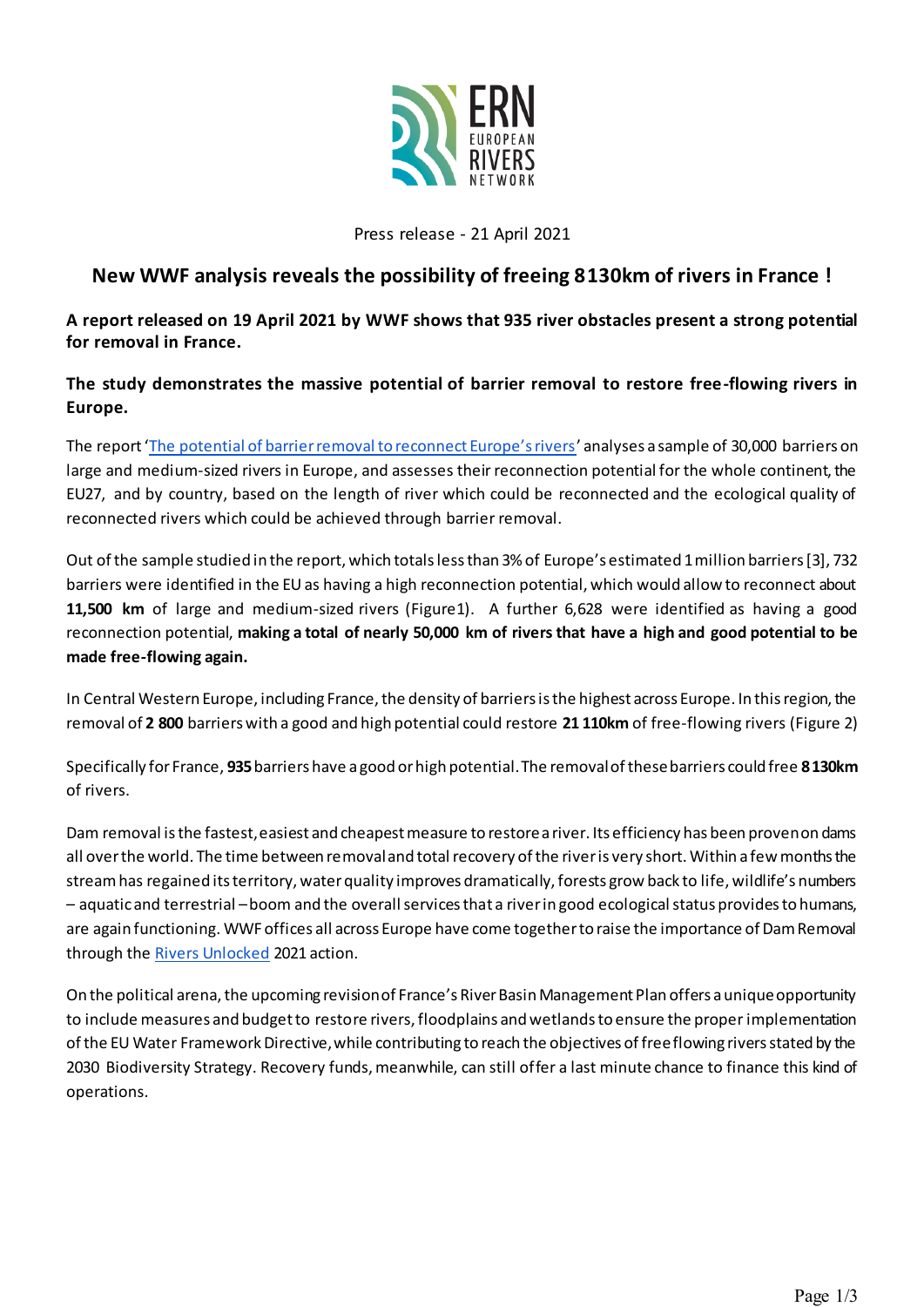

*Figure 1 : Distribution of barriers with removal potential in the EU27. Source: The potential of barrier removal to reconnect Europe's rivers, WWF, April 2021.*



*Figure 2 : Distribution of barriers with removal potential in Central Western Europe. Source: The potential of barrier removal to reconnect Europe's rivers, WWF, April 2021.*